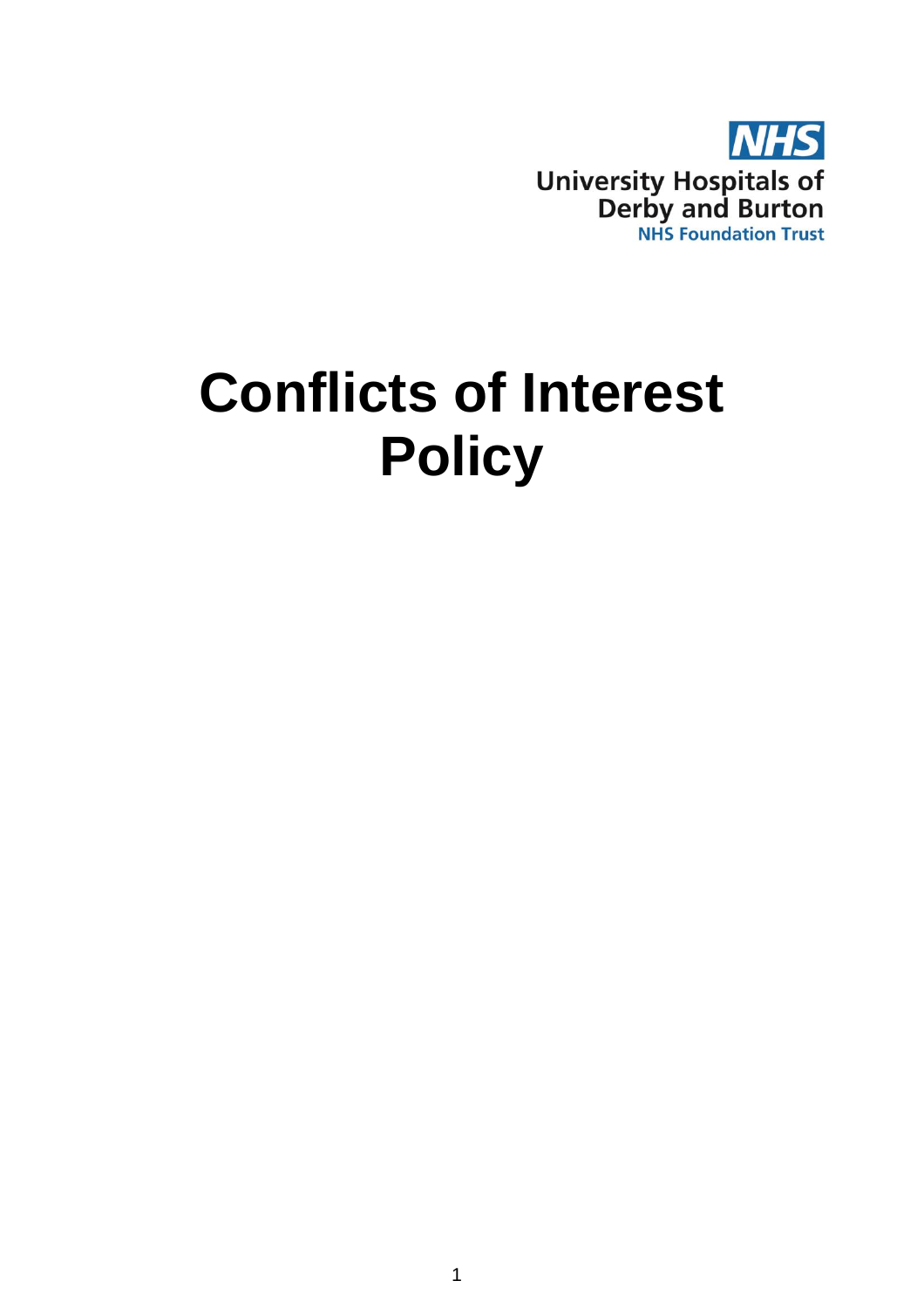# **TRUST POLICY FOR THE MANAGEMENT OF CONFLICTS OF INTEREST**

| Reference Number                                                                                                                                                                                                                                                                                                                                                                                 | Version:-      | <b>Status</b> |                                                         | Author:                                                    |                                                                                             |  |  |
|--------------------------------------------------------------------------------------------------------------------------------------------------------------------------------------------------------------------------------------------------------------------------------------------------------------------------------------------------------------------------------------------------|----------------|---------------|---------------------------------------------------------|------------------------------------------------------------|---------------------------------------------------------------------------------------------|--|--|
| POL-FIN/1153/17                                                                                                                                                                                                                                                                                                                                                                                  | V <sub>3</sub> | Final         |                                                         | <b>Kevin Downs</b><br>Director of Finance &<br>Performance |                                                                                             |  |  |
|                                                                                                                                                                                                                                                                                                                                                                                                  | Version        | Date          |                                                         | Author                                                     | Reason                                                                                      |  |  |
| Version/Amendment<br>History                                                                                                                                                                                                                                                                                                                                                                     | $V-3$          | 09.04.19      |                                                         | <b>TFM</b>                                                 | Updated to align<br>Derby and Burton<br>policy making a<br>single policy for<br><b>UHDB</b> |  |  |
|                                                                                                                                                                                                                                                                                                                                                                                                  | $V-2$          | 30.8.17       |                                                         | <b>KD</b>                                                  | Updated to correctly<br>reflect Trust<br>position.                                          |  |  |
|                                                                                                                                                                                                                                                                                                                                                                                                  | $V-1$          | 20.4.17       |                                                         | <b>KD</b>                                                  | New guidance from<br><b>NHSE</b> issued                                                     |  |  |
| <b>Intended Recipients: All Staff Groups</b>                                                                                                                                                                                                                                                                                                                                                     |                |               |                                                         |                                                            |                                                                                             |  |  |
| Training and Dissemination: This policy will be approved by the Executive<br>Lead. Staff will be advised of the requirement to complete their declaration<br>online as set out in this policy.<br>To be read in conjunction with: Guidance is available via the following website –<br>https://www.england.nhs.uk/wp-content/uploads/2017/02/guidance-managing-<br>conflicts-of-interest-nhs.pdf |                |               |                                                         |                                                            |                                                                                             |  |  |
| Approving Body and Date Approved                                                                                                                                                                                                                                                                                                                                                                 |                |               | Executive lead                                          |                                                            |                                                                                             |  |  |
| Date of Issue:                                                                                                                                                                                                                                                                                                                                                                                   |                |               | April 2019                                              |                                                            |                                                                                             |  |  |
| <b>Review Date and Frequency:</b>                                                                                                                                                                                                                                                                                                                                                                |                |               | Every three years following date of<br>issue.           |                                                            |                                                                                             |  |  |
| <b>Contact for Review</b>                                                                                                                                                                                                                                                                                                                                                                        |                |               | <b>Kevin Downs</b><br>Director of Finance & Performance |                                                            |                                                                                             |  |  |
| <b>Executive Lead Signature</b>                                                                                                                                                                                                                                                                                                                                                                  |                |               | Director of Finance & Performance                       |                                                            |                                                                                             |  |  |
| <b>Approving Executive Signature</b>                                                                                                                                                                                                                                                                                                                                                             |                |               | Director of Finance & Performance                       |                                                            |                                                                                             |  |  |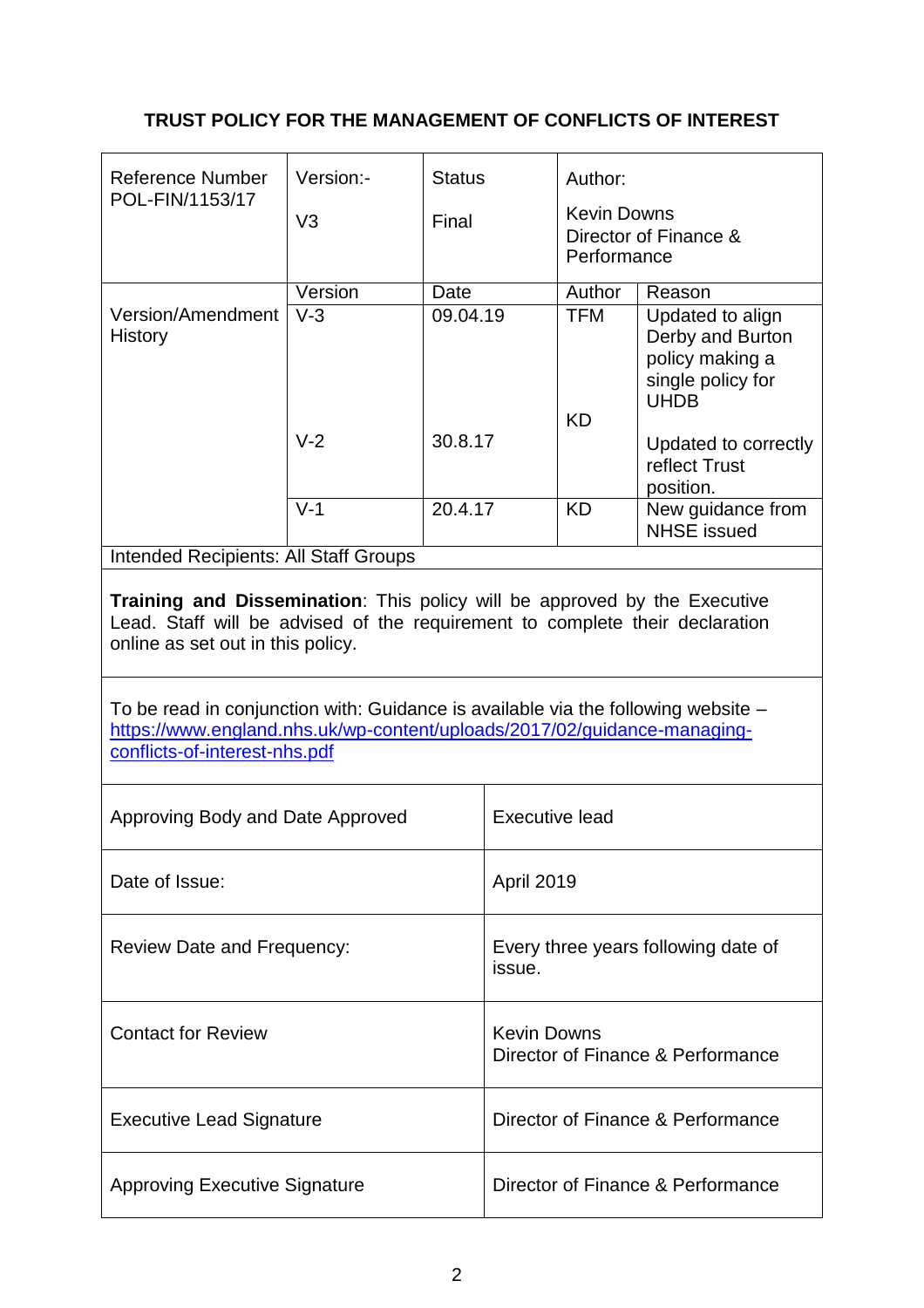# **Contents**

| 1.     |                                                                               |  |
|--------|-------------------------------------------------------------------------------|--|
| 2.     |                                                                               |  |
| 3.     |                                                                               |  |
| 4.     |                                                                               |  |
| 5.     |                                                                               |  |
| 6.     |                                                                               |  |
| 7.     |                                                                               |  |
| 8.     |                                                                               |  |
| 8.1    | Identification & declaration of interests (including gifts and hospitality) 8 |  |
| 8.2    |                                                                               |  |
| 9.     |                                                                               |  |
| 9.1    |                                                                               |  |
| 9.2    |                                                                               |  |
| 9.3    |                                                                               |  |
| 10.    |                                                                               |  |
| 11.    |                                                                               |  |
| 11.1   |                                                                               |  |
| 11.1.1 |                                                                               |  |
| 11.2   |                                                                               |  |
| 11.2.2 |                                                                               |  |
| 11.3   |                                                                               |  |
| 11.3.2 |                                                                               |  |
| 11.4   |                                                                               |  |
| 11.4.2 |                                                                               |  |
| 11.5   |                                                                               |  |
| 11.5.2 |                                                                               |  |
| 11.6   |                                                                               |  |
| 11.6.2 |                                                                               |  |
| 11.7   |                                                                               |  |
|        |                                                                               |  |
| 11.8   |                                                                               |  |
| 11.8.2 |                                                                               |  |
| 11.9   |                                                                               |  |
|        |                                                                               |  |
| 11.10  |                                                                               |  |
|        |                                                                               |  |
| 11.11  |                                                                               |  |
|        |                                                                               |  |
| 12.    |                                                                               |  |
| 12.1   |                                                                               |  |
| 12.2   |                                                                               |  |
| 13.    |                                                                               |  |
| 13.1   |                                                                               |  |
| 13.2   |                                                                               |  |
| 13.3   |                                                                               |  |
|        |                                                                               |  |
| 14.    |                                                                               |  |
| 15.    |                                                                               |  |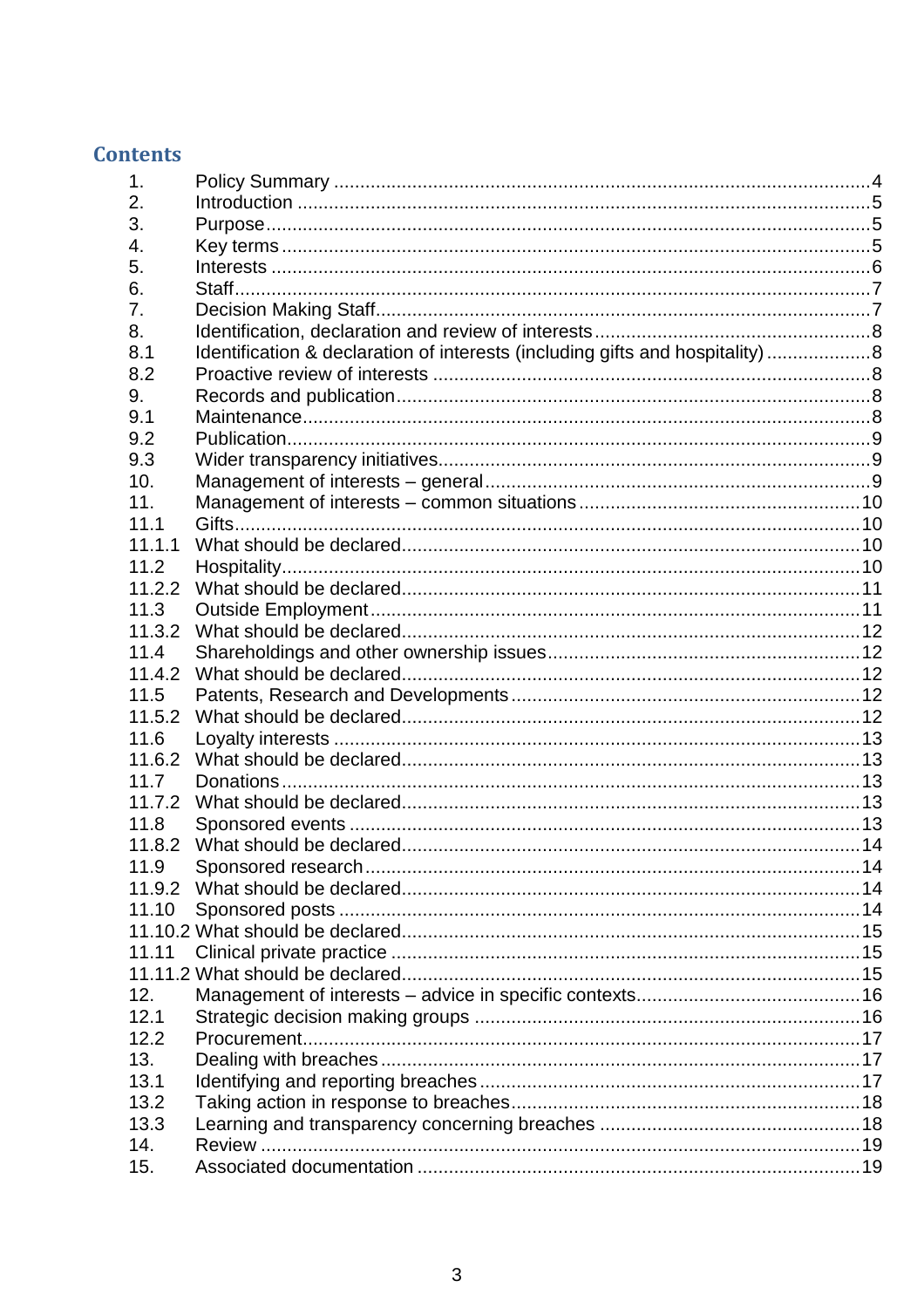# <span id="page-3-0"></span>**1. Policy Summary**

From 1 June 2017 guidance on **Managing Conflicts of Interest in the NHS** (the 'guidance') comes into force. The guidance:

- $\Box$  introduces common principles and rules for managing conflicts of interest
- $\Box$  provides simple advice to staff and organisations about what to do in common situations
- $\Box$  supports good judgement about how interests should be approached and managed
- $\Box$  Sets out the issues and rationale behind the policy.

This document provides a practical interpretation of the guidance to help organisations with implementation.

Adhering to this policy will help to ensure that we use NHS money wisely, providing best value for taxpayers and accountability to our patients for the decisions we take.

| As a member of staff you should                                                                                                                                                                                                         | As an organisation we will                                                                                                                                                                              |  |  |
|-----------------------------------------------------------------------------------------------------------------------------------------------------------------------------------------------------------------------------------------|---------------------------------------------------------------------------------------------------------------------------------------------------------------------------------------------------------|--|--|
| Familiarise yourself with this policy and<br>follow it. Refer to the guidance for the<br>rationale behind this policy_<br>https://www.england.nhs.uk/wp-<br>content/uploads/2017/02/guidance-<br>managing-conflicts-of-interest-nhs.pdf | Ensure that this policy and supporting<br>$\bullet$<br>processes are clear and help staff<br>understand what they need to do.<br>Identify a team or individual with<br>$\bullet$<br>responsibility for: |  |  |
| Use your common sense and judgement<br>to consider whether the interests you<br>have could affect the way taxpayers'<br>money is spent                                                                                                  | Keeping this policy under review to<br>$\circ$<br>ensure they are in line with the<br>guidance.<br>Providing advice, training and<br>$\circ$<br>support for staff on how interests                      |  |  |
| Regularly consider what interests you<br>have and declare these as they arise. If<br>in doubt, declare.                                                                                                                                 | should be managed.<br>Maintaining register(s) of interests.<br>$\circ$<br>Auditing this policy and its associated<br>$\circ$<br>processes and procedures at least                                       |  |  |
| <b>NOT</b> misuse your position to further your<br>own interests or those close to you                                                                                                                                                  | once every three years.                                                                                                                                                                                 |  |  |
| <b>NOT</b> be influenced, or give the<br>impression that you have been influenced<br>by outside interests                                                                                                                               | <b>NOT</b> avoid managing conflicts of interest.<br><b>NOT</b> interpret this policy in a way which<br>$\bullet$<br>stifles collaboration and innovation with                                           |  |  |
| <b>NOT</b> allow outside interests you have to<br>inappropriately affect the decisions you<br>make when using taxpayers' money                                                                                                          | our partners                                                                                                                                                                                            |  |  |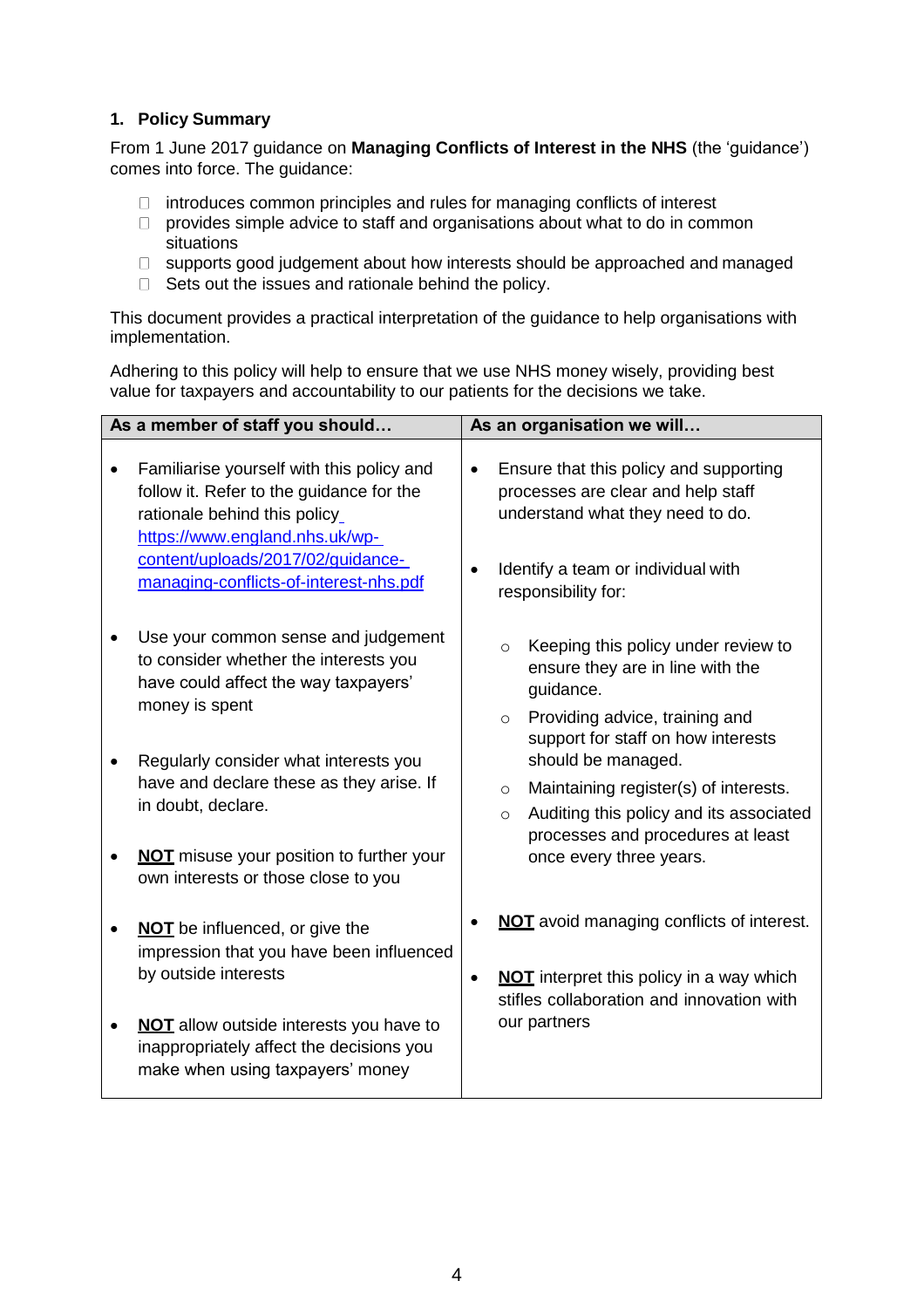# <span id="page-4-0"></span>**2. Introduction**

University Hospitals of Derby and Burton NHS FT (the 'organisation'), and the people who work with and for us, collaborate closely with other organisations, delivering high quality care for our patients.

These partnerships have many benefits and should help ensure that public money is spent efficiently and wisely. But there is a risk that conflicts of interest may arise.

The Trust is required to maintain a Register of Financial Interests and Hospitality, which will protect members of staff, and the trust, from allegations of impropriety in awarding contracts. Providing best value for taxpayers and ensuring that decisions are taken transparently and clearly, are both key principles in the NHS Constitution. We are committed to maximising our resources for the benefit of the whole community. As an organisation and as individuals, we have a duty to ensure that all our dealings are conducted to the highest standards of integrity and that NHS monies are used wisely so that we are using our finite resources in the best interests of patients.

# <span id="page-4-1"></span>**3. Purpose**

This policy further details the requirement of all Trust employees to observe the NHS Standard of Business Conduct and ethical behaviour contained in the Trust's Standing Financial Instructions and relevant HR policies.

This policy will help our staff manage conflicts of interest risks effectively. It:

- Introduces consistent principles and rules
- Provides simple advice about what to do in common situations.
- Supports good judgement about how to approach and manage interests

This policy should be considered alongside these other organisational policies:

- Counter Fraud, Bribery and Corruption Policy
- Standing Financial Instructions
- Scheme of Delegation
- Fit & Proper Person Requirements (Executive and Non-Executive Directors only)
- Capability (Performance & Competence)
- Conduct Capability for Medics
- Disciplinary of Employees Excluding Medical and Dental Staff
- Grievance and Disputes Policy
- Healthcare Professional Obtaining Consent for Research Studies
- Intellectual Property Management
- Research Misconduct and Fraud Identification
- Purchase2Pav Policy
- Freedom To Speak Up Policy

# <span id="page-4-2"></span>**4. Key terms**

A 'conflict of interest' is:

"A set of circumstances by which a reasonable person would consider that an individual's ability to apply judgement or act, in the context of delivering, commissioning, or assuring taxpayer funded health and care services is, or could be, impaired or influenced by another interest they hold."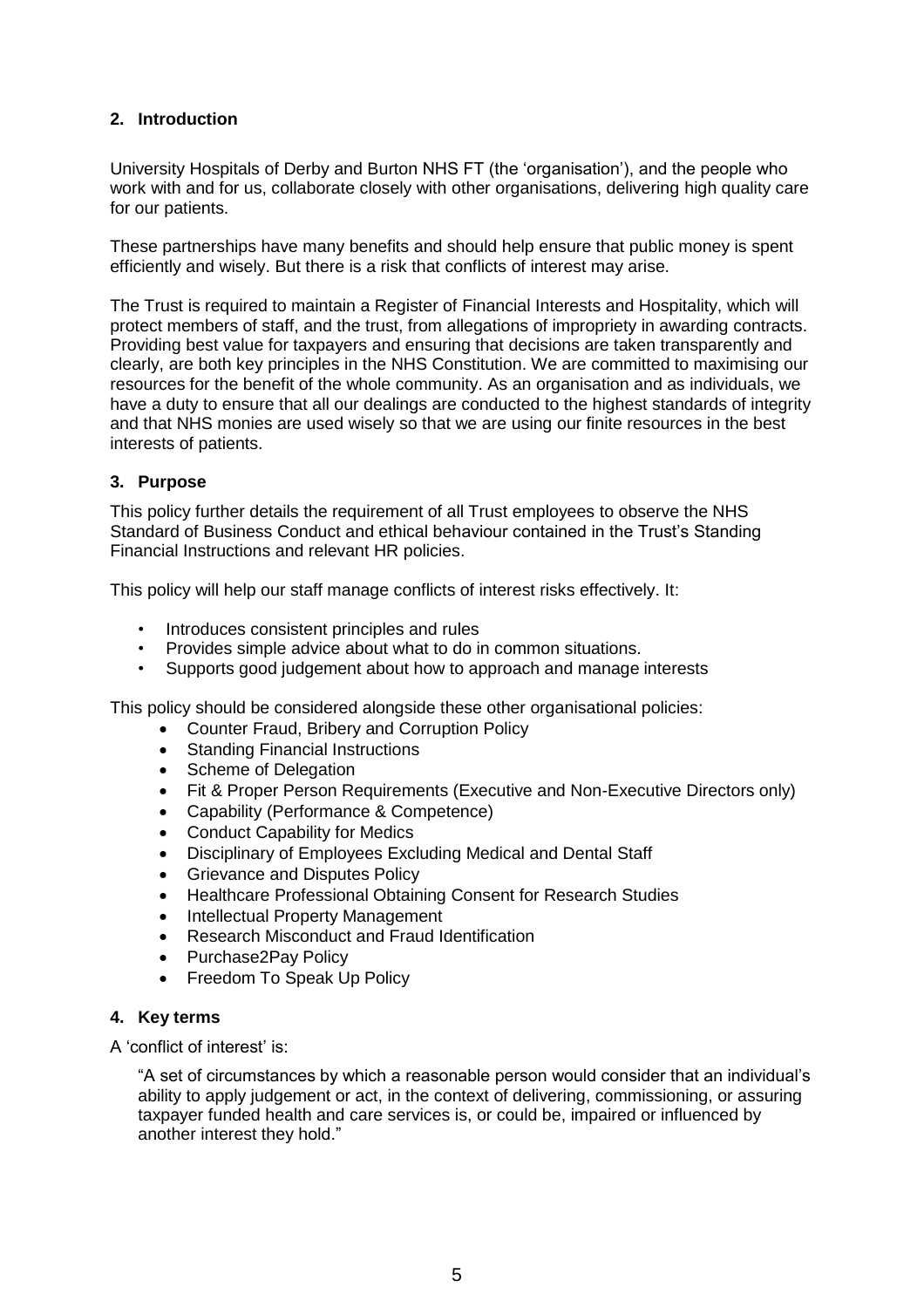A conflict of interest may be:

- $\Box$  Actual there is a material conflict between one or more interests
- $\Box$  Potential there is the possibility of a material conflict between one or more interests in the future

Staff may hold interests for which they cannot see potential conflict. However, caution is always advisable because others may see it differently and perceived conflicts of interest can be damaging. All interests should be declared where there is a risk of perceived improper conduct.

# **Briberv**

The Bribery Act 2010 introduced a number of offences:

- Offering, promising, or giving a bribe to another person to perform a relevant 'function or activity' improperly, or to reward a person for the improper performance of such a function or activity;
- Requesting, agreeing to receive, or accepting a bribe to perform a function or activity improperly irrespective of whether the recipient of the bribe requests or receives it directly or through a third party, and irrespective of whether it is for the recipient's benefit.

A new corporate offence was also introduced:

- Failure of a commercial organisation to prevent bribery.

This means that the Trust can be held responsible if it fails to enact adequate procedures to prevent bribery.

# <span id="page-5-0"></span>**5. Interests**

Interests fall into the following categories:

# **Financial interests:**

Where an individual may get direct financial benefit<sup>\*</sup> from the consequences of a decision they are involved in making.

# **Non-financial professional interests:**

Where an individual may obtain a non-financial professional benefit from the consequences of a decision they are involved in making, such as increasing their professional reputation or promoting their professional career.

# **Non-financial personal interests:**

Where an individual may benefit personally in ways which are not directly linked to their professional career and do not give rise to a direct financial benefit, because of decisions they are involved in making in their professional career.

# **Indirect interests:**

Where an individual has a close association\*\* with another individual who has a financial interest, a non-financial professional interest or a non-financial personal interest and could stand to benefit from a decision they are involved in making.

<sup>\*</sup> This may be a financial gain, or avoidance of a loss.

<sup>\*\*</sup>A common sense approach should be applied to the term 'close association'. Such an association might arise, depending on the circumstances, through relationships with close family members and relatives, close friends and associates, and business partners.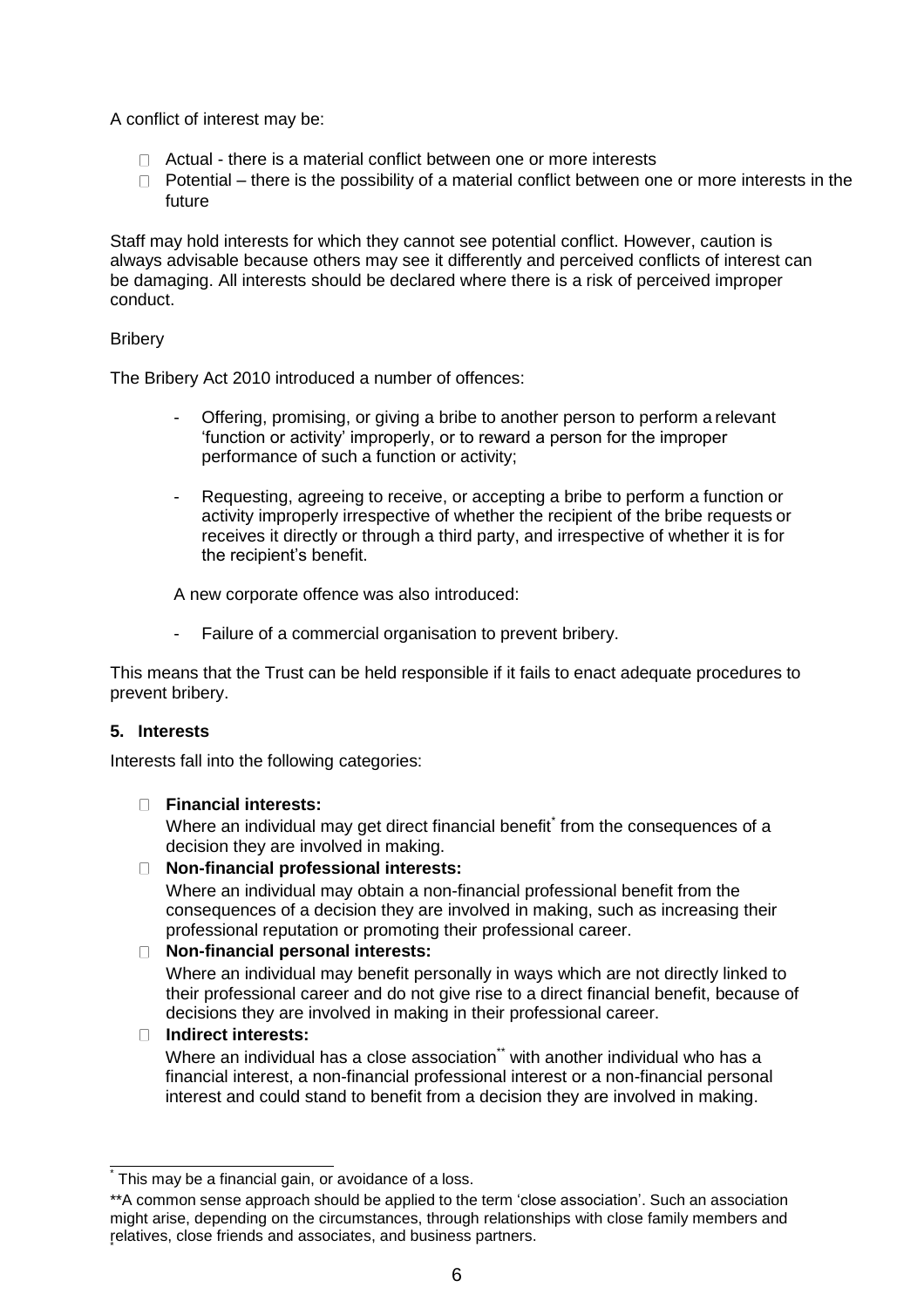# <span id="page-6-0"></span>**6. Staff**

At University Hospitals of Derby and Burton NHS Foundation Trust we use the skills of many different people, all of whom are vital to our work. This includes people on differing employment terms, who for the purposes of this policy we refer to as 'staff' and are listed below:

- □ All salaried employees
- $\Box$  All prospective employees who are part-way through recruitment
- □ Contractors and sub-contractors
- □ Agency staff; and
- $\Box$  Committee, sub-committee and advisory group members (who may not be directly employed or engaged by the organisation)

NHS England have published some frequently asked questions for specific staff groups on the issues posed and how the guidance applies to them. These are available at: [www.england.nhs.uk/wp-content/uploads/2017/09/coi-qa-provider-managers.pdf](http://www.england.nhs.uk/wp-content/uploads/2017/09/coi-qa-provider-managers.pdf)

# <span id="page-6-1"></span>**7. Decision Making Staff**

These are staff whose role encompasses making decisions with people/organisations that work with us and for us for the benefit of patients. Collaborative partnerships such as these have many benefits and should help ensure that public money is spent efficiently and wisely.

Decision Making Staff for this organisation are defined as:-

- Executive and Non-Executive Directors who have decision making roles which involve the spending of taxpayers' money
- Members of advisory groups which contribute to direct or delegated decision making on the commissioning or provision of taxpayer funded services
- Administrative staff at Agenda for Change band 8c and above and VSM pay scales who have the power to enter into contracts on behalf of the organisation
- Clinical staff who have the power to enter into contracts on behalf of the organisation(Divisional Medical Directors and Divisional Nursing Directors)
- Administrative staff at Agenda for Change band 8c and above involved in decision making concerning the commissioning of services, purchasing of goods, medicines, medical devices or equipment, and formulary decisions.
- Clinical staff (Divisional Medical Directors and Divisional Nursing Directors) involved in decision making concerning the commissioning of services, purchasing of good, medicines, medical devices or equipment, and formulary decisions
- Budget centre managers

Some staff are more likely than others to have a decision making influence on the use of taxpayers' money, because of the requirements of their role. For the purposes of this guidance these people are referred to as 'decision making staff.'

Decision making groups in this organisation are:

- □ Trust Board
- □ Trust Board Sub-Committees:-
	- People Committee
	- Finance & Investment Committee
	- Charitable Funds Committee
	- Audit Committee
	- Quality Committee
	- Nominations & Remuneration Committee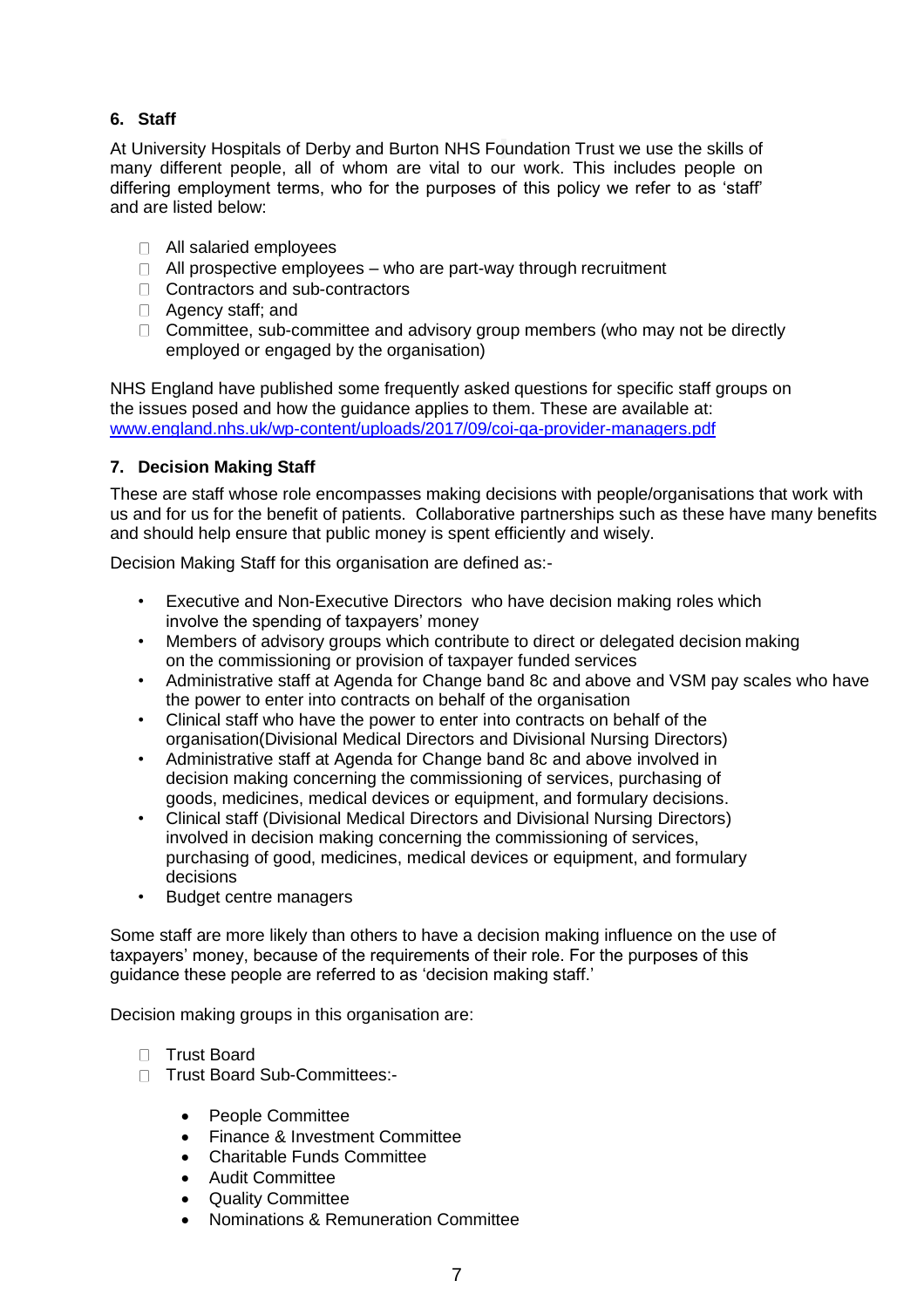- □ Trust Operational Group
- □ Medical Devices and Product User Group
- □ Estates Prioritisation Schemes Group
- □ IM&T Capital Group
- **Quality Review Group**
- Workforce Review Group
- D Organisational Change Forum
- □ Strategic Health & Safety Committee
- □ Medical Workforce Group
- □ Joint Investment Committee MES/Asteral
- □ Performance Management Meetings

# <span id="page-7-0"></span>**8. Identification, declaration and review of interests**

# <span id="page-7-1"></span>**8.1 Identification & declaration of interests (including gifts and hospitality)**

All staff should identify and declare material interests at the earliest opportunity (and in any event within 28 days). If staff are in any doubt as to whether an interest is material then they should declare it, so that it can be considered. Declarations should be made:

- On appointment or within 3 months of appointment with the organisation unless this is within the period December to March when the annual return will be sufficient.
- When staff move to a new role or their responsibilities change significantly.
- At the beginning of a new project/piece of work.
- As soon as circumstances change and new interests arise (for instance, in a meeting when interests staff hold are relevant to the matters in discussion).
- Annually as a formal return on the 31<sup>st</sup> March in every year (Decision making staff only)

Staff will be able to submit their return on line, including a nil return, via the [uhdb.mydeclarations.co.uk](https://uhdb.mydeclarations.co.uk/) portal.

A declaration of interest(s) form is available via the on line portal<https://uhdb.mydeclarations.co.uk/>

Declarations should be made to the Director of Finance & Performance at University Hospitals of Derby and Burton NHS FT via the on line portal detailed above.

After expiry, an interest will remain on register(s) for a minimum of 6 months and a private record of historic interests will be retained for a minimum of 6 years.

# <span id="page-7-2"></span>**8.2 Pro-active review of interests**

All decision making staff will be required to annually review declarations they have made and, as appropriate, update them or make a nil return.

The MES Declare system will prompt decision making staff to carry out this obligation.

# <span id="page-7-3"></span>**9. Records and publication**

# <span id="page-7-4"></span>**9.1 Maintenance**

The Trust will maintain just one register of all interests.

The organisation will maintain one register to be accessed via [uhdb.mydeclarations.co.uk web portal.](https://uhdb.mydeclarations.co.uk/)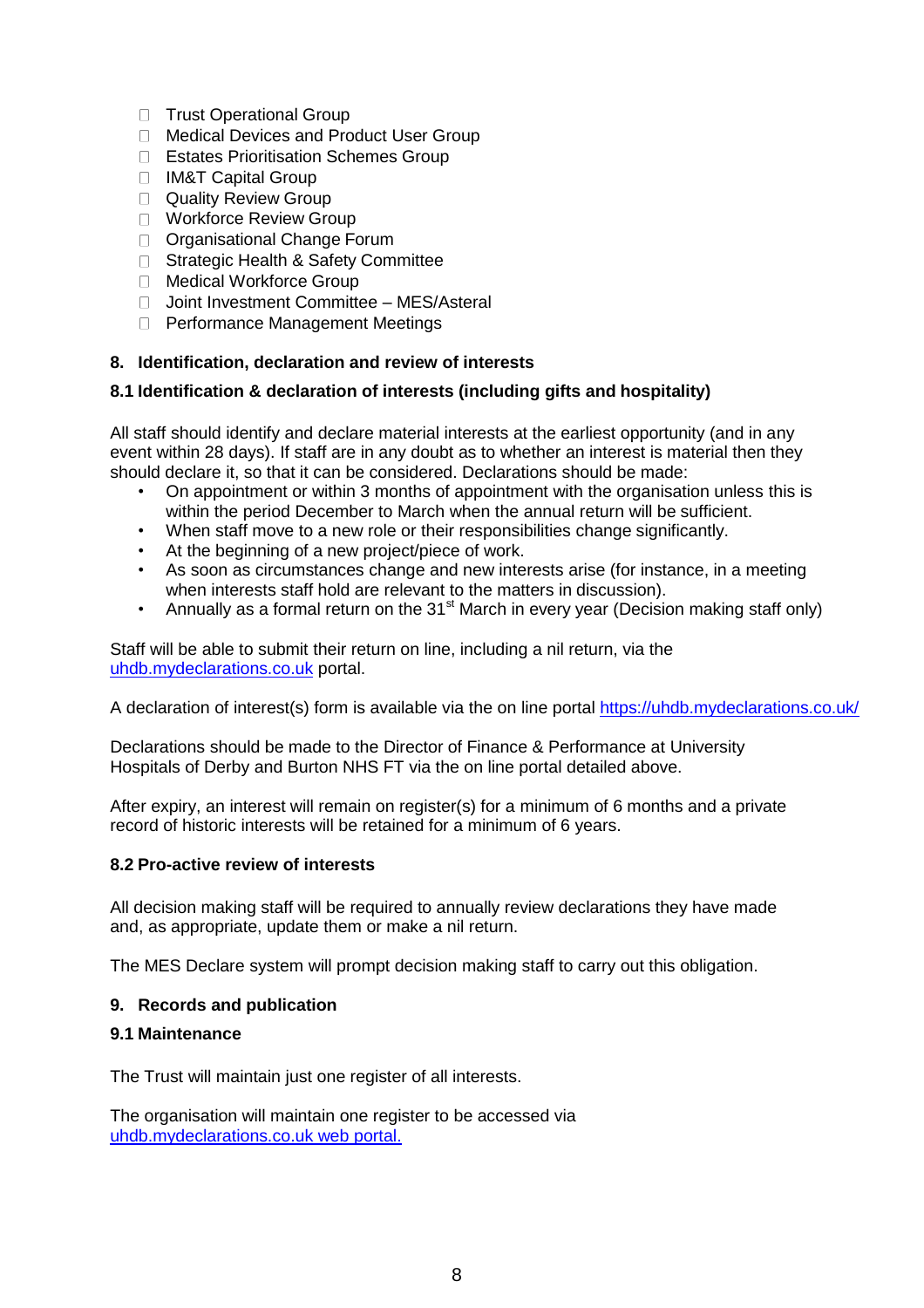All declared interests that are material will be available via the web portal for public review.

# <span id="page-8-0"></span>**9.2 Publication**

We will:

- Publish the interests, gifts, hospitality and sponsorship declared by decision making staff in via [uhdb.mydeclarations.co.uk web portal.](https://uhdb.mydeclarations.co.uk/)
- Refresh this information annually at least or as required.
- Make this information available on line and via the link in the Trust's website.

If decision making staff have substantial grounds for believing that publication of their interests should not take place then they should contact Director of Finance & Performance via email to explain why. In exceptional circumstances, for instance where publication of information might put a member of staff at risk of harm, information may be withheld or redacted on public registers. However, this would be the exception and information will not be withheld or redacted merely because of a personal preference.

# <span id="page-8-1"></span>**9.3 Wider transparency initiatives**

University Hospitals of Derby and Burton NHS Foundation Trust fully supports wider transparency initiatives in healthcare, and we encourage staff to engage actively with these.

Relevant staff are strongly encouraged to give their consent for payments they receive from the pharmaceutical industry to be disclosed as part of the Association of British Pharmaceutical Industry (ABPI) Disclosure UK initiative. These "transfers of value" include payments relating to:

- Speaking at and chairing meetings
- Training services
- Advisory board meetings
- Fees and expenses paid to healthcare professionals
- Sponsorship of attendance at meetings, which includes registration fees and the costs of accommodation and travel, both inside and outside the UK
- Donations, grants and benefits in kind provided to healthcare organisations

Further information about the scheme can be found on the ABPI website: [http://www.abpi.org.uk/publications/code-of-practice-for-the](http://www.abpi.org.uk/publications/code-of-practice-for-the-pharmaceutical-industry-2019)[pharmaceutical-industry-2019](http://www.abpi.org.uk/publications/code-of-practice-for-the-pharmaceutical-industry-2019)

# <span id="page-8-2"></span>**10. Management of interests – general**

If an interest is declared but there is no risk of a conflict arising then no action is warranted. However, if a material interest is declared then the general management actions that could be applied include:

- restricting staff involvement in associated discussions and excluding them from decision making
- removing staff from the whole decision making process
- removing staff responsibility for an entire area of work
- removing staff from their role altogether if they are unable to operate effectively in it because the conflict is so significant

Each case will be different and context-specific, and University Hospitals of Derby and Burton NHS Foundation Trust will always clarify the circumstances and issues with the individuals involved. Staff should maintain a written audit trail of information considered and actions taken.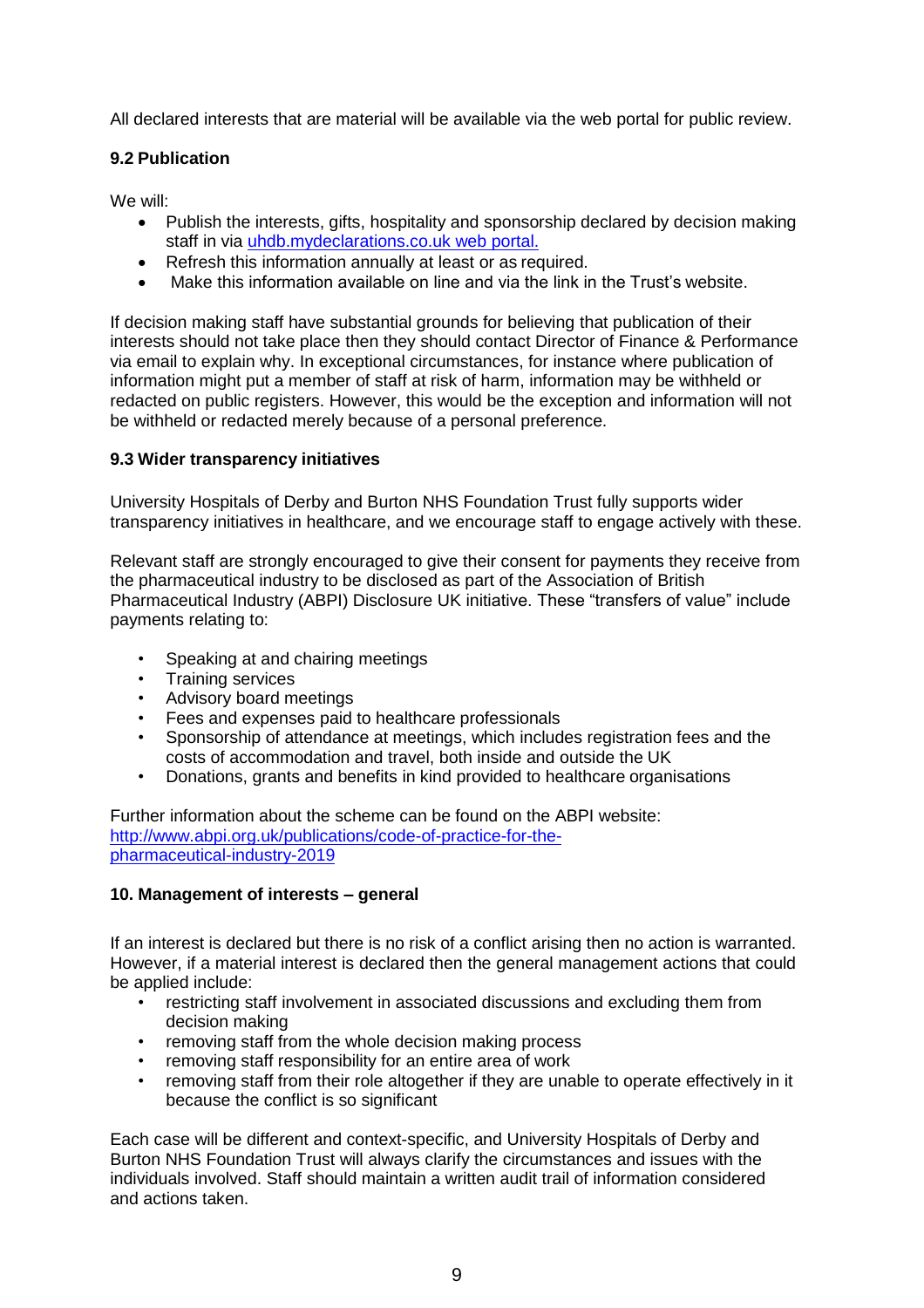Staff who declare material interests should make their line manager or the person(s) they are working to aware of their existence.

In the event that there is a dispute, the matter will be referred to the Deputy Director of Workforce/Trust Secretary who will advise on the most appropriate management action. In the case of a dispute or declaration relating to a member of the Executive Team, this will be referred to the Chair and/or Non-Executive Directors.

# <span id="page-9-0"></span>**11. Management of interests – common situations**

This section sets out the principles and rules to be adopted by staff in common situations, and what information should be declared.

# <span id="page-9-1"></span>**11.1 Gifts**

• Staff should not accept gifts that may affect, or be seen to affect, their professional judgement.

Gifts from suppliers or contractors:

- Gifts from suppliers or contractors doing business (or likely to do business) with the organisation should be declined, whatever their value.
- Low cost branded promotional aids such as pens or post-it notes may, however, be accepted where they are under the value of  $E6^*$  in total, and need not be declared.

Gifts from other sources (e.g. patients, families, service users):

- Gifts of cash and vouchers to individuals should always be declined.
- Staff should not ask for any gifts.
- Gifts valued at over £50 should be treated with caution and only be accepted on behalf of University Hospitals of Derby and Burton NHSFT not in a personal capacity. These should be declared by staff.
- Modest gifts accepted under a value of £50 do not need to be declared.
- A common sense approach should be applied to the valuing of gifts (using an actual amount, if known, or an estimate that a reasonable person would make as to its value).
- Multiple gifts from the same source over a 12 month period should be treated in the same way as single gifts over £50 where the cumulative value exceeds £50.

# <span id="page-9-2"></span>**11.1.1 What should be declared**

- Staff name and their role with the organisation.
- A description of the nature and value of the gift, including its source.
- Date of receipt.
- Any other relevant information (e.g. circumstances surrounding the gift, action taken to mitigate against a conflict, details of any approvals given to depart from the terms of this policy).

# <span id="page-9-3"></span>**11.2 Hospitality**

- Staff should not ask for or accept hospitality that may affect, or be seen to affect, their professional judgement.
- Hospitality must only be accepted when there is a legitimate business reason and it is proportionate to the nature and purpose of the event.

<sup>\*</sup> The £6 value has been selected with reference to existing industry guidance issued by the ABPI[:](http://www.pmcpa.org.uk/thecode/Pages/default.aspx) <http://www.pmcpa.org.uk/thecode/Pages/default.aspx>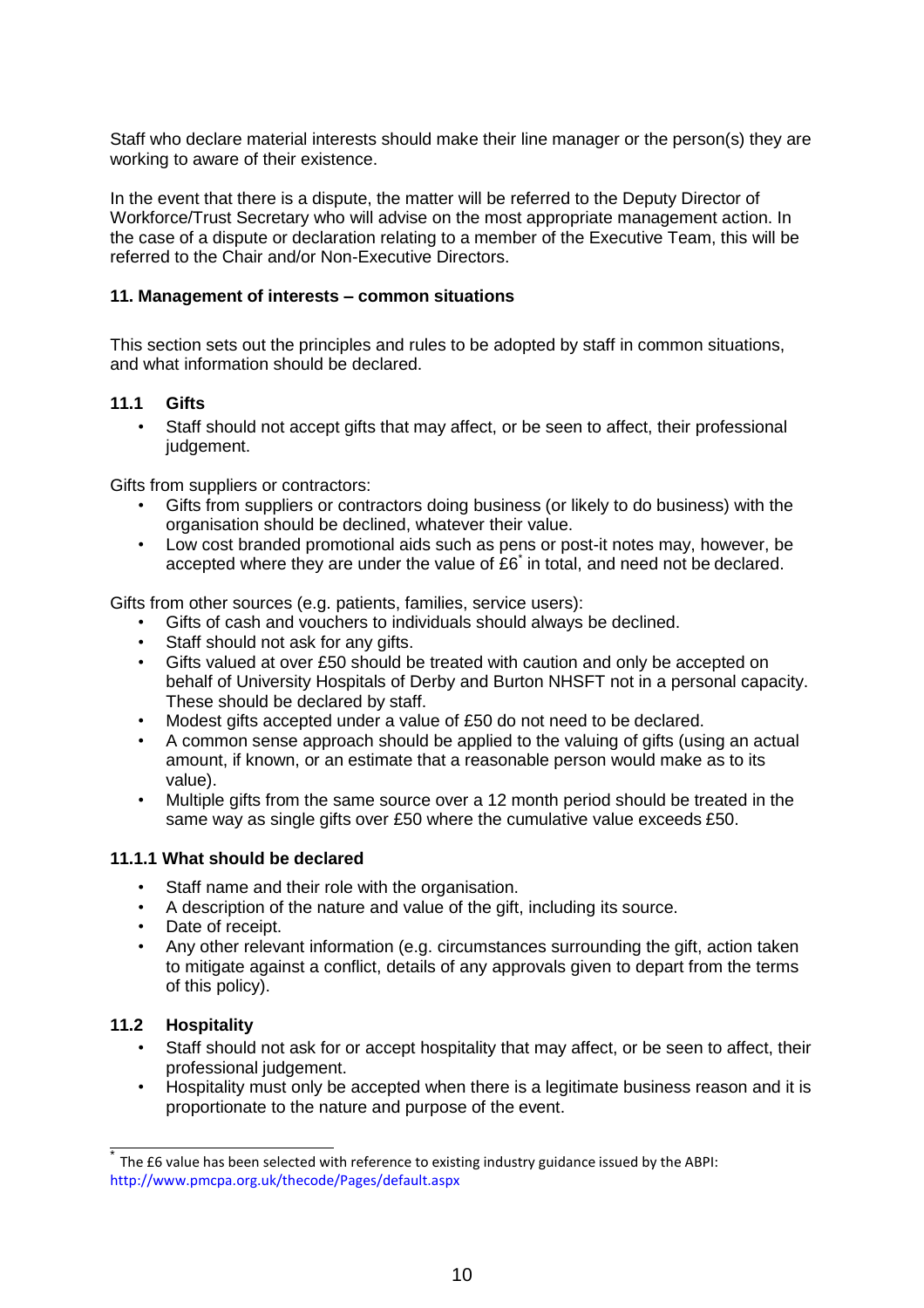• Particular caution should be exercised when hospitality is offered by actual or potential suppliers or contractors. This can be accepted, and must be declared, if modest and reasonable. Senior approval ie. from an Executive Director must be obtained.

Meals and refreshments:

- Under a value of £25 may be accepted and need not be declared.
- Of a value between £25 and  $£75^{\degree}$  may be accepted and must be declared.
- Over a value of £75 should be refused unless (in exceptional circumstances) senior approval is given ie. Executive Director. A clear reason should be recorded on the organisation's register(s) of interest as to why it was permissible to accept.
- A common sense approach should be applied to the valuing of meals and refreshments (using an actual amount, if known, or a reasonable estimate).

Travel and accommodation:

- Modest offers to pay some or all of the travel and accommodation costs related to attendance at events may be accepted and must be declared.
- Offers which go beyond modest, or are of a type that the organisation itself might not usually offer, need approval by senior staff ie. Executive Director, should only be accepted in exceptional circumstances, and must be declared. A clear reason should be recorded on the organisation's register(s) of interest as to why it was permissible to accept travel and accommodation of this type. A non-exhaustive list of examples includes:
	- $\circ$  offers of business class or first class travel and accommodation (including domestic travel)
	- o offers of foreign travel and accommodation.

# <span id="page-10-0"></span>**11.2.2 What should be declared**

- Staff name and their role with the organisation.
- The nature and value of the hospitality including the circumstances.
- Date of receipt.
- Any other relevant information (e.g. action taken to mitigate against a conflict, details of any approvals given to depart from the terms of this policy).

# <span id="page-10-1"></span>**11.3 Outside Employment**

- Staff should declare any existing outside employment on appointment and any new outside employment when it arises.
- Where a risk of conflict of interest arises, the general management actions outlined in this policy should be considered and applied to mitigate risks.
- Where contracts of employment or terms and conditions of engagement permit, staff may be required to seek prior approval from the organisation to engage in outside employment.

The Trust may also have legitimate reasons within employment law for knowing about outside employment of staff, even when this does not give rise to risk of a conflict.

Whilst the list is not exhaustive, the following are examples of Trust policies which may give rise to concern regarding outside employment of staff:-

- Health & Safety Policy
- Professional Registration (Verification of) Policy
- Health & Attendance Management

<sup>\*</sup> The £75 value has been selected with reference to existing industry guidance issued by the ABP[I](http://www.pmcpa.org.uk/thecode/Pages/default.aspx) <http://www.pmcpa.org.uk/thecode/Pages/default.aspx>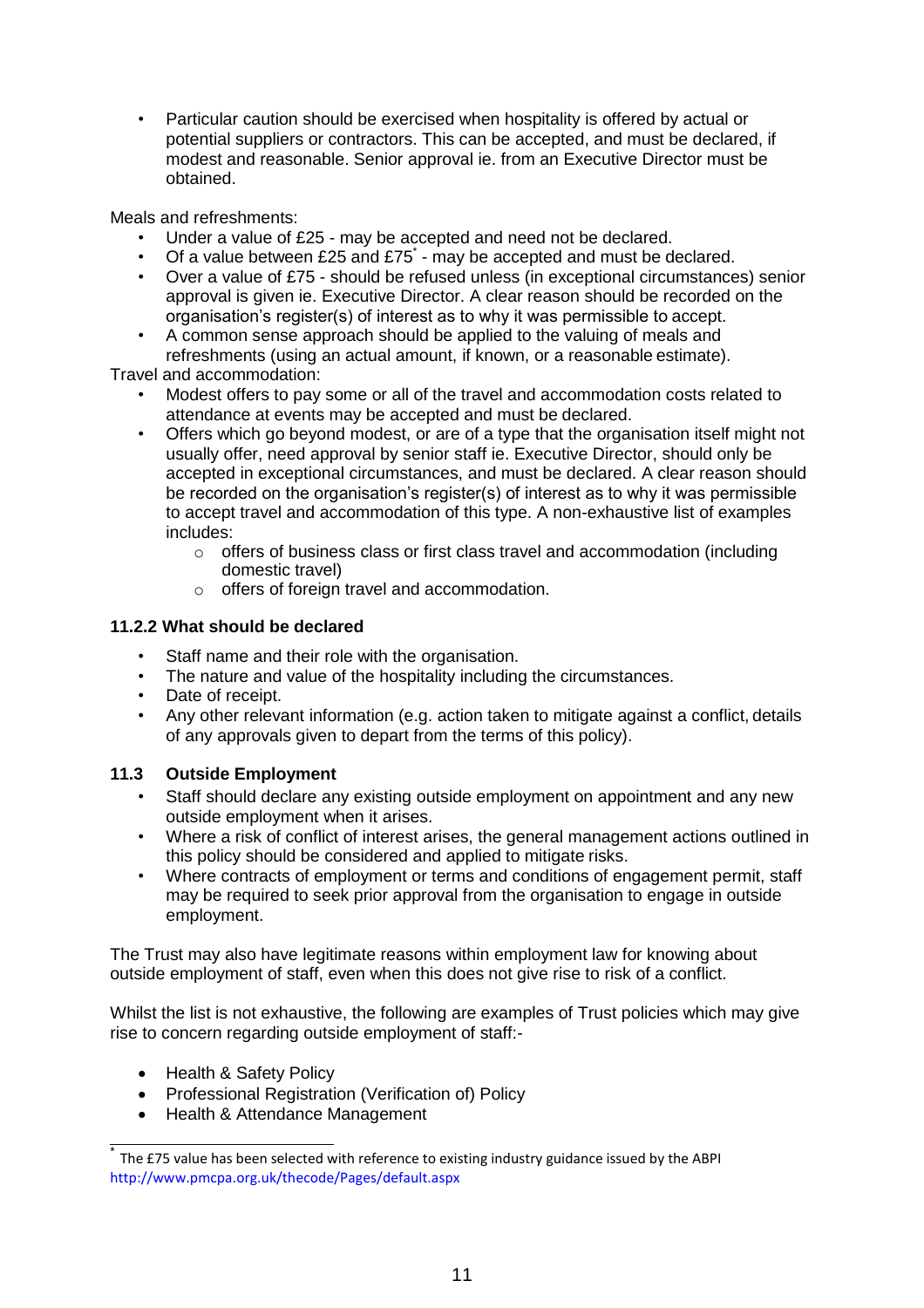Safeguarding Policies (Adults/Children Supervision/Children)

The requirement to register secondary employment is as set down in Paragraph 36 of the contract of employment.

# <span id="page-11-0"></span>**11.3.2 What should be declared**

- Staff name and their role with the organisation.
- The nature of the outside employment (e.g. who it is with, a description of duties, time commitment).
- Relevant dates.
- Other relevant information (e.g. action taken to mitigate against a conflict, details of any approvals given to depart from the terms of this policy).

#### <span id="page-11-1"></span>**11.4 Shareholdings and other ownership issues**

- Staff should declare, as a minimum, any shareholdings and other ownership interests in any publicly listed, private or not-for-profit company, business, partnership or consultancy which is doing, or might be reasonably expected to do, business with the organisation.
- Where shareholdings or other ownership interests are declared and give rise to risk of conflicts of interest then the general management actions outlined in this policy should be considered and applied to mitigate risks.
- There is no need to declare shares or securities held in collective investment or pension funds or units of authorised unit trusts.

#### <span id="page-11-2"></span>**11.4.2 What should be declared**

- Staff name and their role with the organisation.
- Nature of the shareholdings/other ownership interest.
- Relevant dates.
- Other relevant information (e.g. action taken to mitigate against a conflict, details of any approvals given to depart from the terms of this policy).

#### <span id="page-11-3"></span>**11.5 Patents, Research and Developments**

- Staff should declare patents and other intellectual property rights they hold (either individually, or by virtue of their association with a commercial or other organisation), including where applications to protect have started or are ongoing, which are, or might be reasonably expected to be, related to items to be procured or used by the organisation.
- Staff should seek prior permission from the organisation before entering into any agreement with bodies regarding product development, research, work on pathways etc, where this impacts on the organisation's own time, or uses its equipment, resources or intellectual property.
- Where holding of patents and other intellectual property rights give rise to a conflict of interest then the general management actions outlined in this policy should be considered and applied to mitigate risks.
- Staff should refer to the following policies:-
	- Healthcare Professional Obtaining Consent for Research Studies
	- Intellectual Property Management
	- Research Misconduct and Fraud Identification

# <span id="page-11-4"></span>**11.5.2 What should be declared**

• Staff name and their role with the organisation.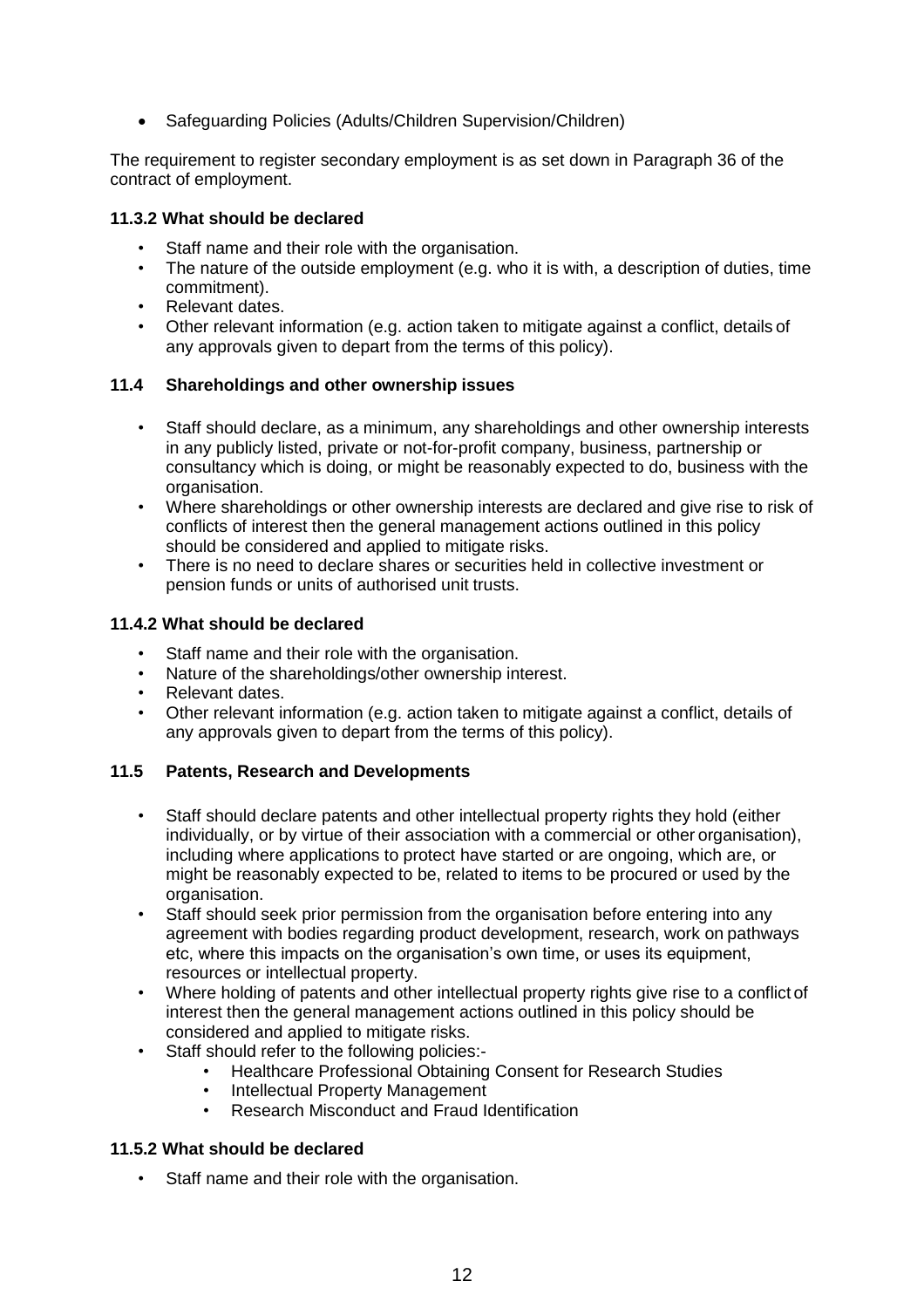- A description of the patent.
- Relevant dates.
- Other relevant information (e.g. action taken to mitigate against a conflict, details of any approvals given to depart from the terms of this policy)

# <span id="page-12-0"></span>**11.6 Loyalty interests**

Loyalty interests should be declared by staff involved in decision making where they:

- Hold a position of authority in another NHS organisation or commercial, charity, voluntary, professional, statutory or other body which could be seen to influence decisions they take in their NHS role.
- Sit on advisory groups or other paid or unpaid decision making forums that can influence how an organisation spends taxpayers' money.
- Are, or could be, involved in the recruitment or management of close family members and relatives, close friends and associates, and business partners.
- Are aware that their organisation does business with an organisation in which close family members and relatives, close friends and associates, and business partners have decision making responsibilities.

# <span id="page-12-1"></span>**11.6.2 What should be declared**

- Staff name and their role with the organisation.
- Nature of the loyalty interest.
- Relevant dates.
- Other relevant information (e.g. action taken to mitigate against a conflict, details of any approvals given to depart from the terms of this policy).

# <span id="page-12-2"></span>**11.7 Donations**

- Donations made by suppliers or bodies seeking to do business with the organisation should be treated with caution and not routinely accepted. In exceptional circumstances they may be accepted but should always be declared. A clear reason should be recorded as to why it was deemed acceptable, alongside the actual or estimated value.
- Staff should not actively solicit charitable donations unless this is a prescribed or expected part of their duties for the organisation, or is being pursued on behalf of the organisation's own registered charity or other charitable body and is not for their own personal gain.
- Staff must obtain permission from the organisation if in their professional role they intend to undertake fundraising activities on behalf of a pre-approved charitable campaign for a charity other than the organisation's own.
- Donations, when received, should be made to a specific charitable fund (never to an individual) and a receipt should be issued.
- Staff wishing to make a donation to a charitable fund in lieu of receiving a professional fee may do so, subject to ensuring that they take personal responsibility for ensuring that any tax liabilities related to such donations are properly discharged and accounted for.

# <span id="page-12-3"></span>**11.7.2 What should be declared**

• The organisation will maintain records in line with the above principles and rules and relevant obligations under charity law.

# <span id="page-12-4"></span>**11.8 Sponsored events**

• Sponsorship of events by appropriate external bodies will only be approved if a reasonable person would conclude that the event will result in clear benefit the organisations and the NHS.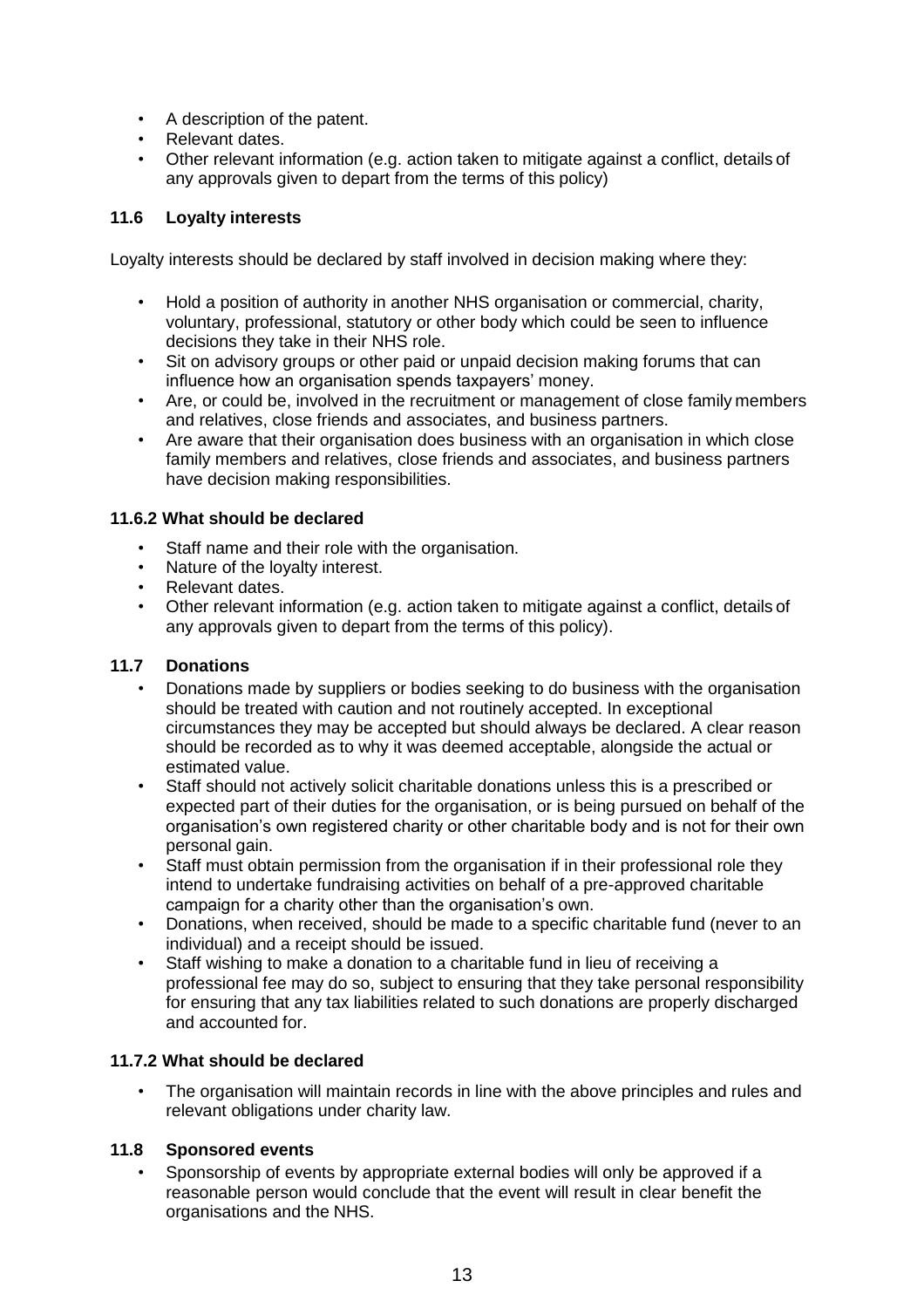- During dealings with sponsors there must be no breach of patient or individual confidentiality or data protection rules and legislation.
- No information should be supplied to the sponsor from whom they could gain a commercial advantage, and information which is not in the public domain should not normally be supplied.
- At the organisation's discretion, sponsors or their representatives may attend or take part in the event but they should not have a dominant influence over the content or the main purpose of the event.
- The involvement of a sponsor in an event should always be clearly identified.
- Staff within the organisation involved in securing sponsorship of events should make it clear that sponsorship does not equate to endorsement of a company or its products and this should be made visibly clear on any promotional or other materials relating to the event.
- Staff arranging sponsored events must declare this to the organisation.

# <span id="page-13-0"></span>**11.8.2 What should be declared**

• The organisation will maintain records regarding sponsored events in line with the above principles and rules.

# <span id="page-13-1"></span>**11.9 Sponsored research**

- Funding sources for research purposes must be transparent.
- Any proposed research must go through the relevant health research authority or other approvals process.
- There must be a written protocol and written contract between staff, the organisation, and/or institutes at which the study will take place and the sponsoring organisation, which specifies the nature of the services to be provided and the payment for those services.
- The study must not constitute an inducement to prescribe, supply, administer, recommend, buy or sell any medicine, medical device, equipment or service.
- Staff should declare involvement with sponsored research to the organisation.

# <span id="page-13-2"></span>**11.9.2 What should be declared**

- The organisation will retain written records of sponsorship of research, in line with the above principles, rules and in line with Trust policies:-
	- Healthcare Professional Obtaining Consent for Research Studies
	- Intellectual Property Management
	- Research Misconduct and Fraud Identification
- Staff should declare:
	- their name and their role with the organisation.
	- Nature of their involvement in the sponsored research.
	- relevant dates.
	- Other relevant information (e.g. what, if any, benefit the sponsor derives from the sponsorship, action taken to mitigate against a conflict, details of any approvals given to depart from the terms of this policy).

# <span id="page-13-3"></span>**11.10 Sponsored posts**

- External sponsorship of a post requires prior approval from the organisation.
- Rolling sponsorship of posts should be avoided unless appropriate checkpoints are put in place to review and withdraw if appropriate.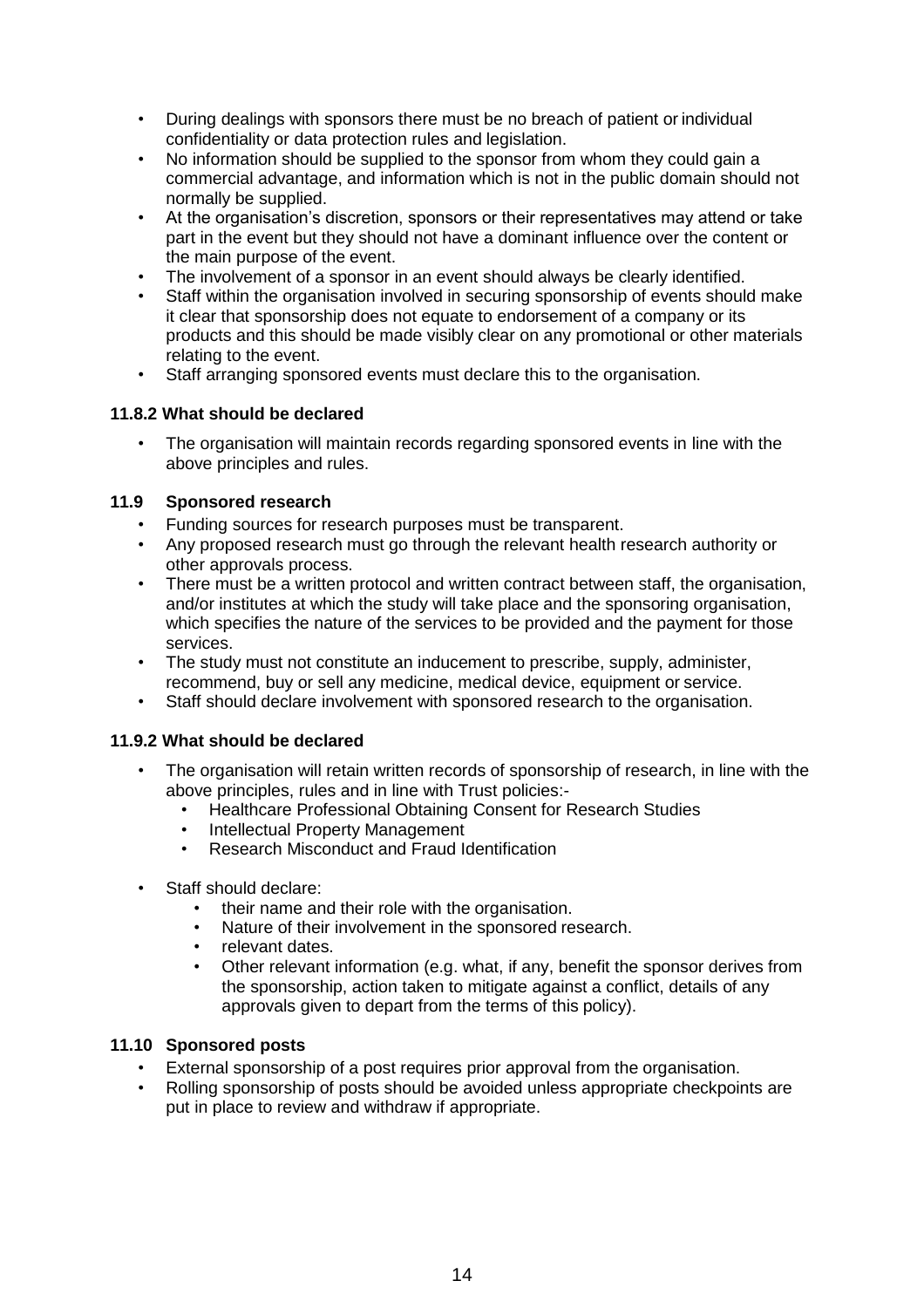- Sponsorship of a post should only happen where there is written confirmation that the arrangements will have no effect on purchasing decisions or prescribing and dispensing habits. This should be audited for the duration of the sponsorship. Written agreements should detail the circumstances under which organisations have the ability to exit sponsorship arrangements if conflicts of interest which cannot be managed arise.
- Sponsored post holders must not promote or favour the sponsor's products, and information about alternative products and suppliers should be provided.
- Sponsors should not have any undue influence over the duties of the post or have any preferential access to services, materials or intellectual property relating to or developed in connection with the sponsored posts.

# <span id="page-14-0"></span>**11.10.2 What should be declared**

- The organisation will retain written records of sponsorship of posts, in line with the above principles and rules.
- Staff should declare any other interests arising as a result of their association with the sponsor, in line with the content in the rest of this policy.

# <span id="page-14-1"></span>**11.11 Clinical private practice**

Clinical staff should declare all private practice on appointment, and/or any new private practice when it arises<sup>\*</sup> including:

- Where they practise (name of private facility).
- What they practise (specialty, major procedures).
- When they practise (identified sessions/time commitment).

Clinical staff should (unless existing contractual provisions require otherwise or unless emergency treatment for private patients is needed):

- Seek prior approval of their organisation before taking up private practice.
- Ensure that, where there would otherwise be a conflict or potential conflict of interest, NHS commitments take precedence over private work.†
- Not accept direct or indirect financial incentives from private providers other than those allowed by Competition and Markets Authority guidelines: [https://assets.publishing.service.gov.uk/media/542c1543e5274a1314000c56/Non-](https://assets.publishing.service.gov.uk/media/542c1543e5274a1314000c56/Non-Divestment_Order_amended.pdf)[Divestment\\_Order\\_amended.pdf](https://assets.publishing.service.gov.uk/media/542c1543e5274a1314000c56/Non-Divestment_Order_amended.pdf)

Hospital Consultants should not initiate discussions about providing their Private Professional Services for NHS patients, nor should they ask other staff to initiate such discussions on their behalf.

# <span id="page-14-2"></span>**11.11.2 What should be declared**

- Staff name and their role with the organisation.
- A description of the nature of the private practice (e.g. what, where and when staff practise, sessional activity, etc).
- Relevant dates.
- Any other relevant information (e.g. action taken to mitigate against a conflict, details of any approvals given to depart from the terms of this policy).

<sup>\*</sup> Hospital Consultants are already required to provide their employer with this information by virtue of Para.3 Sch. 9 of the Terms and Conditions – Consultants (England) 2003: [https://www.bma.org.uk/-](https://www.bma.org.uk/-/media/files/pdfs/practical%20advice%20at%20work/contracts/consultanttermsandconditions.pdf) [/media/files/pdfs/practical advice at work/contracts/consultanttermsandconditions.pdf](https://www.bma.org.uk/-/media/files/pdfs/practical%20advice%20at%20work/contracts/consultanttermsandconditions.pdf)

<sup>†</sup> These provisions already apply to Hospital Consultants by virtue of Paras.5 and 20, Sch. 9 of the Terms and Conditions – Consultants (England) 2003: [https://www.bma.org.uk/-/media/files/pdfs/practical](https://www.bma.org.uk/-/media/files/pdfs/practical%20advice%20at%20work/contracts/consultanttermsandconditions.pdf) [advice at work/contracts/consultanttermsandconditions.pdf\)](https://www.bma.org.uk/-/media/files/pdfs/practical%20advice%20at%20work/contracts/consultanttermsandconditions.pdf)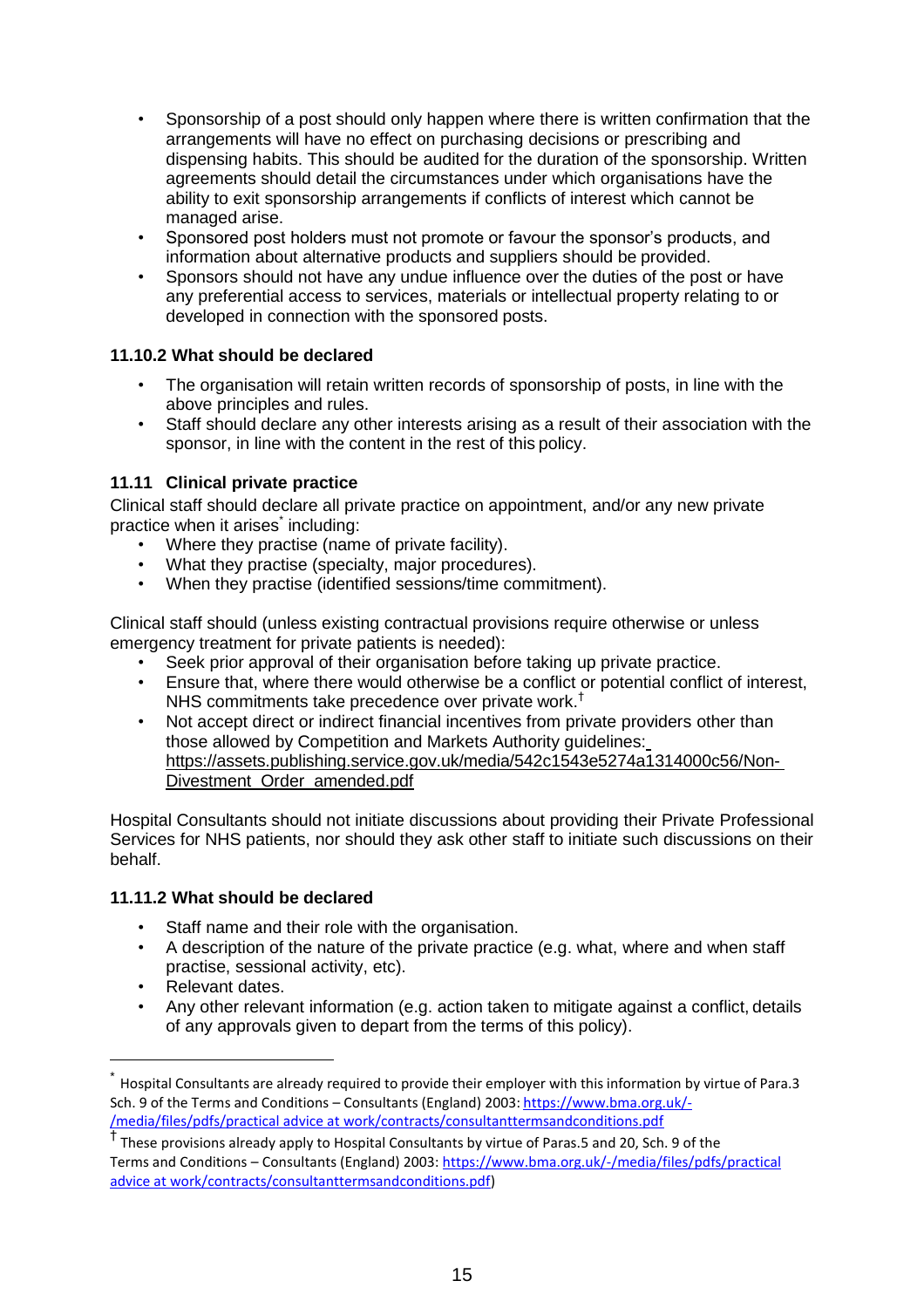# <span id="page-15-0"></span>**12. Management of interests – advice in specific contexts**

# <span id="page-15-1"></span>**12.1 Strategic decision making groups**

In common with other NHS bodies University Hospitals of Derby and Burton NHS FT (UHDB) uses a variety of different groups to make key strategic decisions about things such as:

- Entering into (or renewing) large scale contracts.
- Awarding grants.
- Making procurement decisions.
- Selection of medicines, equipment, and devices.

The interests of those who are involved in these groups should be well known so that they can be managed effectively. For this organisation these groups are:

- **Trust Board**
- □ Trust Board Sub-Committees:-
	- People Committee
	- Finance & Investment Committee
	- Charitable Funds Committee
	- Audit Committee
	- Quality Committee
	- Remuneration & Nominations Committee
- □ Trust Operational Group
- □ Medical Devices & Product User Group
- □ Estates Prioritisation Schemes Group
- □ IM&T Capital Group
- **Quality Review Committee**
- Workforce Review Committee
- □ Organisational Change Forum
- □ Strategic Health & Safety Committee
- □ Medical Workforce Group
- □ Joint Investment Committee MES/Asteral
- Directors Improvement Group
- **Performance Management Meetings**

These groups should adopt the following principles:

- Chairs should consider any known interests of members in advance, and begin each meeting by asking for declaration of relevant material interests.
- Members should take personal responsibility for declaring material interests at the beginning of each meeting and as they arise.
- Any new interests identified should be added to the organisation's register(s).
- The vice chair (or other non-conflicted member) should chair all or part of the meeting if the chair has an interest that may prejudice their judgement.

If a member has an actual or potential interest the chair should consider the following approaches and ensure that the reason for the chosen action is documented in minutes or records:

• Requiring the member to not attend the meeting.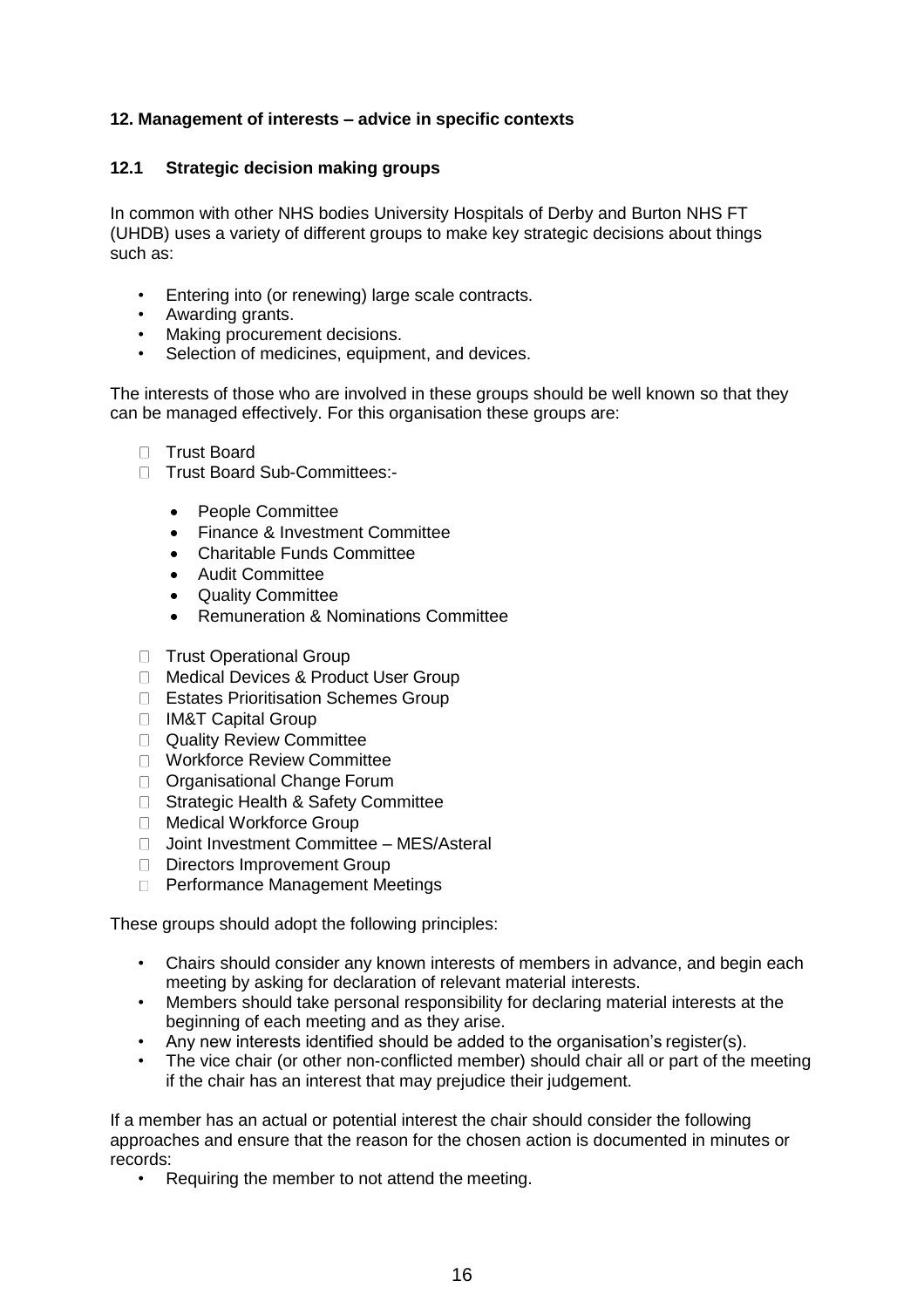- Excluding the member from receiving meeting papers relating to their interest.
- Excluding the member from all or part of the relevant discussion and decision.
- Noting the nature and extent of the interest, but judging it appropriate to allow the member to remain and participate.
- Removing the member from the group or process altogether.

The default response should not always be to exclude members with interests, as this may have a detrimental effect on the quality of the decision being made. Good judgement is required to ensure proportionate management of risk.

# <span id="page-16-0"></span>**12.2 Procurement**

Procurement should be managed in an open and transparent manner, compliant with procurement and other relevant law, to ensure there is no discrimination against or in favour of any provider. Procurement processes should be conducted in a manner that does not constitute anti-competitive behaviour - which is against the interest of patients and the public.

Those involved in procurement exercises for and on behalf of the organisation should keep records that show a clear audit trail of how conflicts of interest have been identified and managed as part of procurement processes. At every stage of procurement steps should be taken to identify and manage conflicts of interest to ensure and to protect the integrity of the process.

Guidance can be sought from the Trust Procurement Team and reference should be made to the Trust's Purchase 2 Pay policy.

# <span id="page-16-1"></span>**13. Dealing with breaches**

There will be situations when interests will not be identified, declared or managed appropriately and effectively. This may happen innocently, accidentally, or because of the deliberate actions of staff or other organisations. For the purposes of this policy these situations are referred to as 'breaches'.

# <span id="page-16-2"></span>**13.1 Identifying and reporting breaches**

Staff who are aware about actual breaches of this policy, or who are concerned that there has been, or may be, a breach, should report these concerns to the Director of Finance & Performance or the Senior Independent Non-Executive Director (SID). Other examples include the Trust Secretary, the Freedom To Speak Up Guardian, Local Counter Fraud, Line Manager.

To ensure that interests are effectively managed staff are encouraged to speak up about actual or suspected breaches. Every individual has a responsibility to do this.

Should staff wish to raise concerns regarding other breaches not related to the declaration of financial interests this can be done via email to [uhdb.speakup@nhs.net](mailto:uhdb.speakup@nhs.net)

Guidance can also be sought via the Trust intranet on the "Raising Concerns Pages" and can be accessed via <http://flo/for-staff/raising-concerns-at-work/> Staff should also review the Freedom to Speak Up Policy.

The organisation will investigate each reported breach according to its own specific facts and merits, and give relevant parties the opportunity to explain and clarify any relevant circumstances.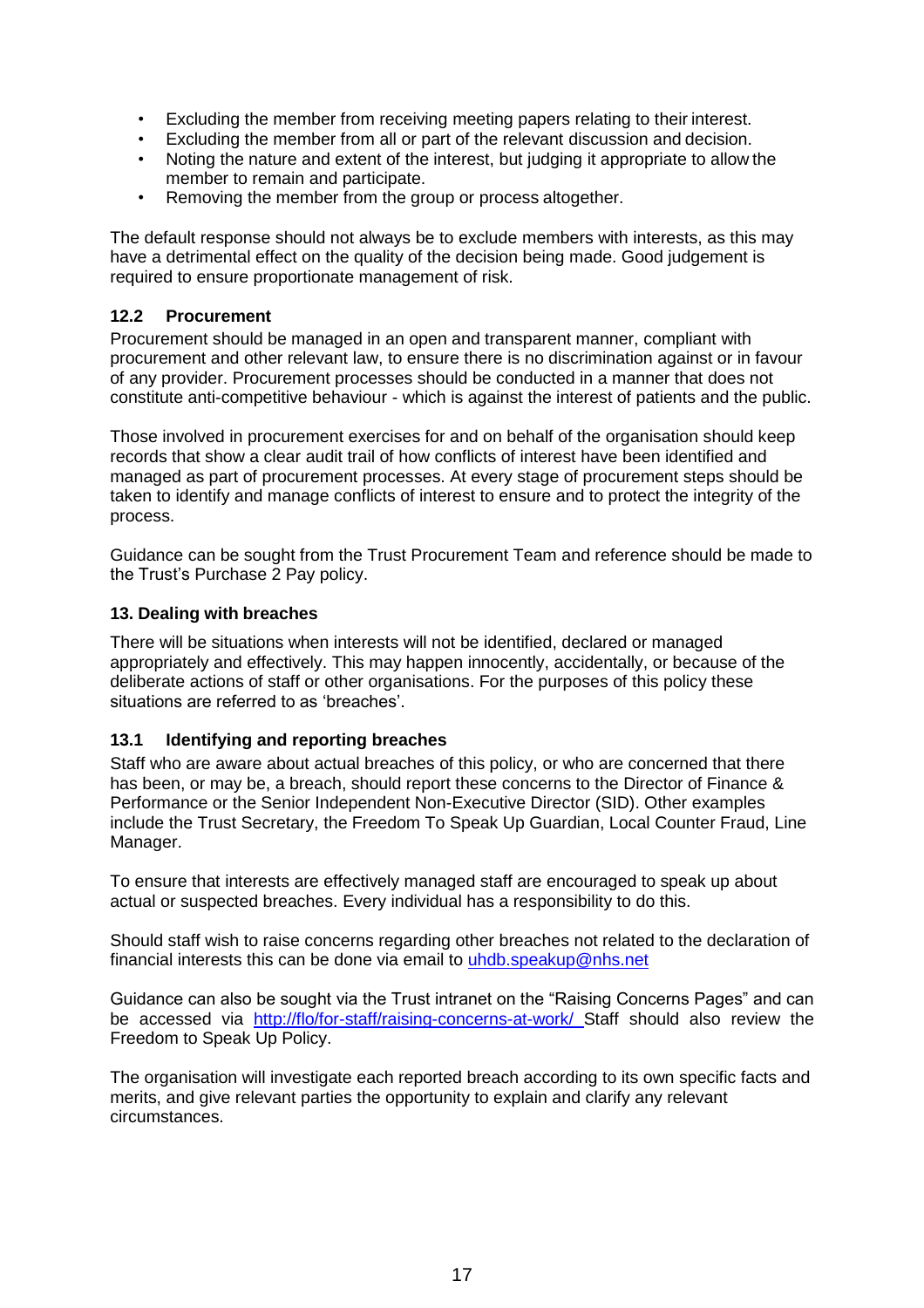7.4. Following investigation the organisation will:

- Decide if there has been or is potential for a breach and if so the what severity of the breach is.
- Assess whether further action is required in response this is likely to involve any staff member involved and their line manager, as a minimum.
- Consider who else inside and outside the organisation should be made aware
- Take appropriate action as set out in the next section.

# <span id="page-17-0"></span>**13.2 Taking action in response to breaches**

Action taken in response to breaches of this policy will be in accordance with the disciplinary procedures of the organisation and could involve organisational leads for staff support (e.g. Human Resources), fraud (e.g. Local Counter Fraud Specialists), members of the management or executive teams and organisational auditors.

Breaches could require action in one or more of the following ways:

- Clarification or strengthening of existing policy, process and procedures.
- Consideration as to whether HR/employment law/contractual action should be taken against staff or others.
- Consideration being given to escalation to external parties. This might include referral of matters to external auditors, NHS Protect, the Police, statutory health bodies (such as NHS England, NHS Improvement or the CQC), and/or health professional regulatory bodies.

Inappropriate or ineffective management of interests can have serious implications for the organisation and staff. There will be occasions where it is necessary to consider the imposition of sanctions for breaches.

Sanctions should not be considered until the circumstances surrounding breaches have been properly investigated. However, if such investigations establish wrong-doing or fault then the organisation can and will consider the range of possible sanctions that are available, in a manner which is proportionate to the breach. This includes:

- Employment law action against staff, which might include
	- o Informal action (such as reprimand, or signposting to training and/or guidance).
	- o Formal disciplinary action (such as formal warning, the requirement for additional training, re-arrangement of duties, re-deployment, demotion, or dismissal).
- Reporting incidents to the external parties described above for them to consider what further investigations or sanctions might be.
- Contractual action, such as exercise of remedies or sanctions against the body or staff which caused the breach.
- Legal action, such as investigation and prosecution under fraud, bribery and corruption legislation.

# <span id="page-17-1"></span>**13.3 Learning and transparency concerning breaches**

Reports on breaches, the impact of these, and action taken will be considered by the Audit Committee on a six monthly basis and Workforce Review Committee annually.

To ensure that lessons are learnt and management of interests can continually improve, anonymised information on breaches, the impact of these, and action taken will be prepared and published as appropriate, or made available for inspection by the public upon request.